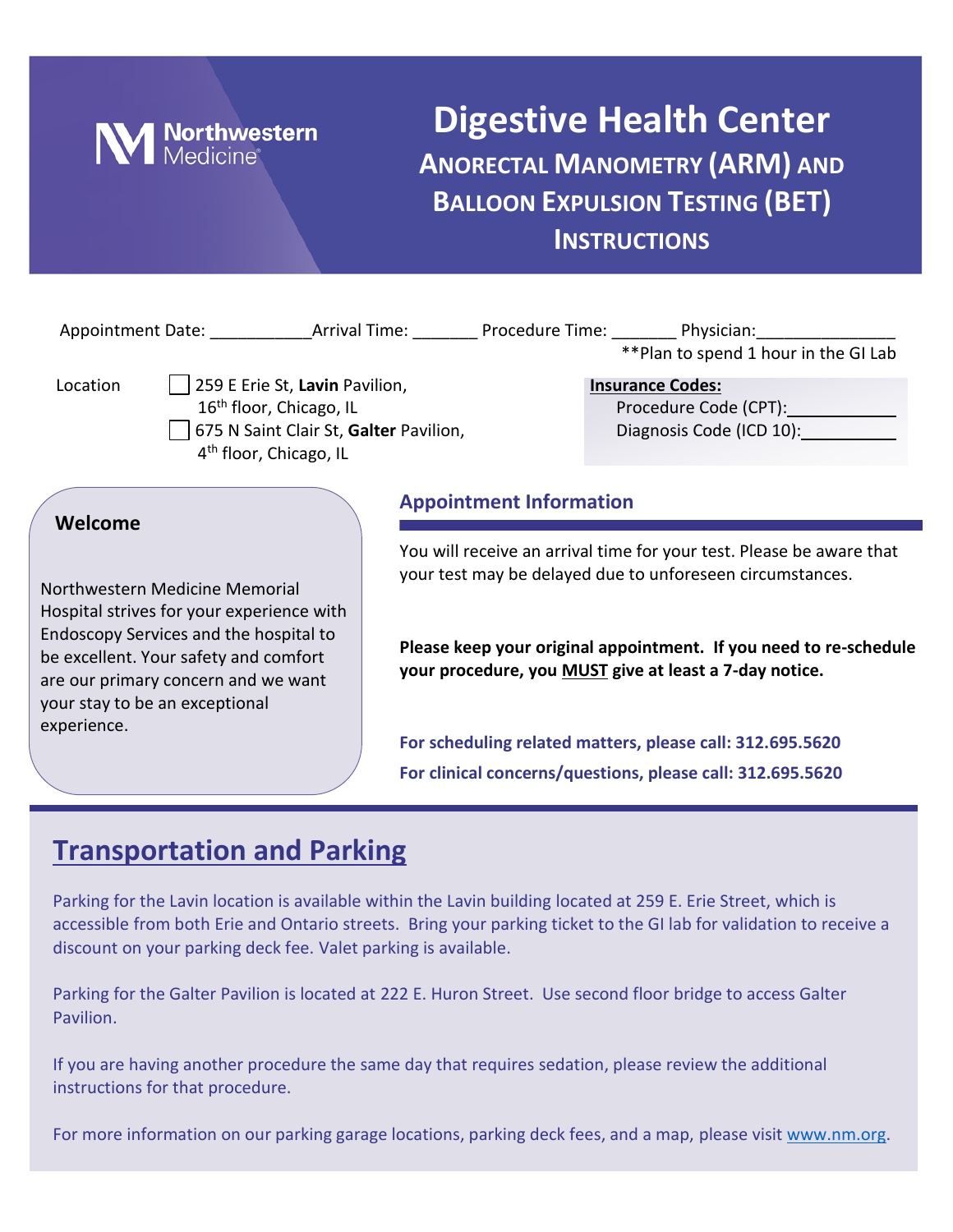# **Northwestern**<br>Medicine®

## **About your test**

Anorectal manometry is a test used to assist your physician in the diagnosis and treatment of various rectal disorders such as fecal (stool) incontinence (involuntary loss of control of your bowel movements), constipation (difficulty having bowel movements), and rectal pain. The primary benefit of these tests is that your physician has documentation of how your pelvic floor muscles function, helping your physician to make appropriate treatment choices.

| <b>Timeline</b>                                         | <b>Procedure Preparation</b>                                                                                                                                                                                                                                                                                                                                                                          |  |
|---------------------------------------------------------|-------------------------------------------------------------------------------------------------------------------------------------------------------------------------------------------------------------------------------------------------------------------------------------------------------------------------------------------------------------------------------------------------------|--|
| <b>3 DAYS</b><br><b>BEFORE THE</b><br><b>PROCEDURE</b>  | $\triangleright$ Please contact your insurance company to verify coverage and if you will have any out of<br>pocket costs, or precertification requirements. Please see the insurance/billing handout<br>for more information on billing, coding, and potential out-of-pocket costs.                                                                                                                  |  |
| <b>THE DAY</b><br><b>BEFORE THE</b><br><b>PROCEDURE</b> | $\triangleright$ If you develop any moderate to severe cold symptoms (cough, sore throat, runny nose,<br>etc.), a fever, new cut or wounds, or experience any other changes in your health before<br>your procedure, please contact your physician's office.                                                                                                                                          |  |
| <b>THE DAY OF</b>                                       | Call your testing center if you cannot arrive at your scheduled time at 312.926.2425.<br>➤                                                                                                                                                                                                                                                                                                            |  |
| <b>YOUR</b>                                             | Bring a photo ID and insurance card.<br>➤                                                                                                                                                                                                                                                                                                                                                             |  |
| <b>PROCEDURE</b>                                        | Wear loose-fitting, comfortable clothes.                                                                                                                                                                                                                                                                                                                                                              |  |
|                                                         | Preparation:                                                                                                                                                                                                                                                                                                                                                                                          |  |
|                                                         | $\triangleright$ You will need to administer 2 Fleet Enemas (or generic) 2 hours prior to your exam.<br>Please complete this in the privacy of your home. These are available without a<br>prescription and are over the counter. Please follow the instructions on the packaging<br>and begin administration 2 hours prior to your appointment. Your rectum needs to be<br>clear of any solid stool. |  |
|                                                         | Note: if you have chronic kidney disease/failure, please discard the enema<br>$\circ$<br>solution and fill bottles with warm tap water instead as this will be easier on your<br>kidneys.                                                                                                                                                                                                             |  |

### **ANORECTAL MANOMETRY PREPARATION GUIDELINES**

#### **GENERAL**

- There are no eating or drinking restrictions prior to this procedure, however, you may want to eat a light breakfast and/or lunch on the day of your test.
- **During the Anorectal Manometry**
	- o The Anorectal Manometry and Balloon Expulsion Testing takes approximately 15-20 minutes to complete. The technician will explain the test and ask you several questions related to the symptoms you have been experiencing. After the questions are answered, you will be asked to lie on your left side. The technician will then insert a thin, flexible tube into the rectum.